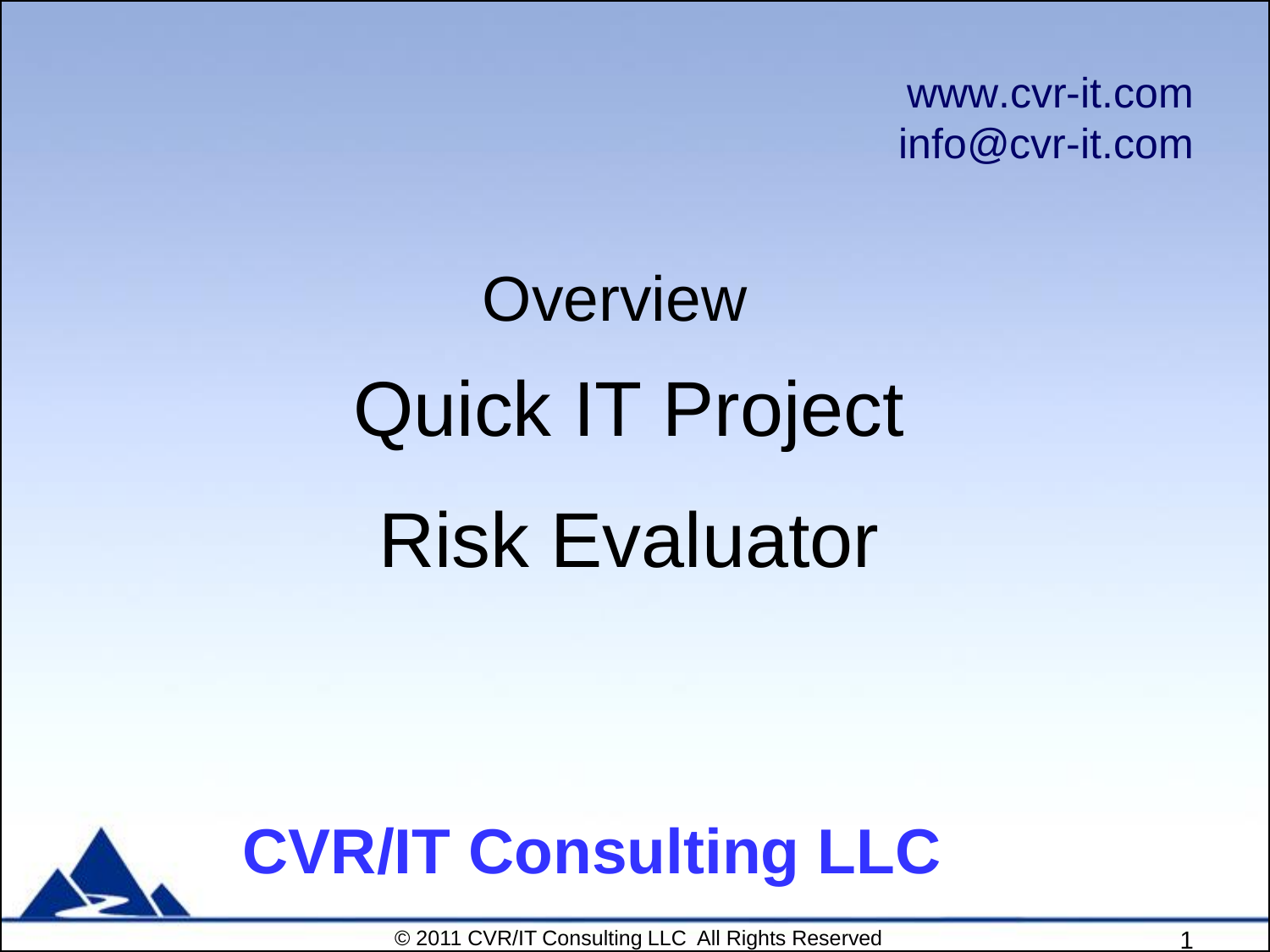## Introduction

Project risk assessment is a proactive process that can help you identify and manage potential threats to your projects. Risk management begins early in the project, and continues until the project is completed.

**Quick IT Project Risk Evaluator** gives you a quick look at the level of risk in any IT project. It is primarily used during the Initiation stage, when the goal is to get insight into risks that might make a proposed project less desirable.

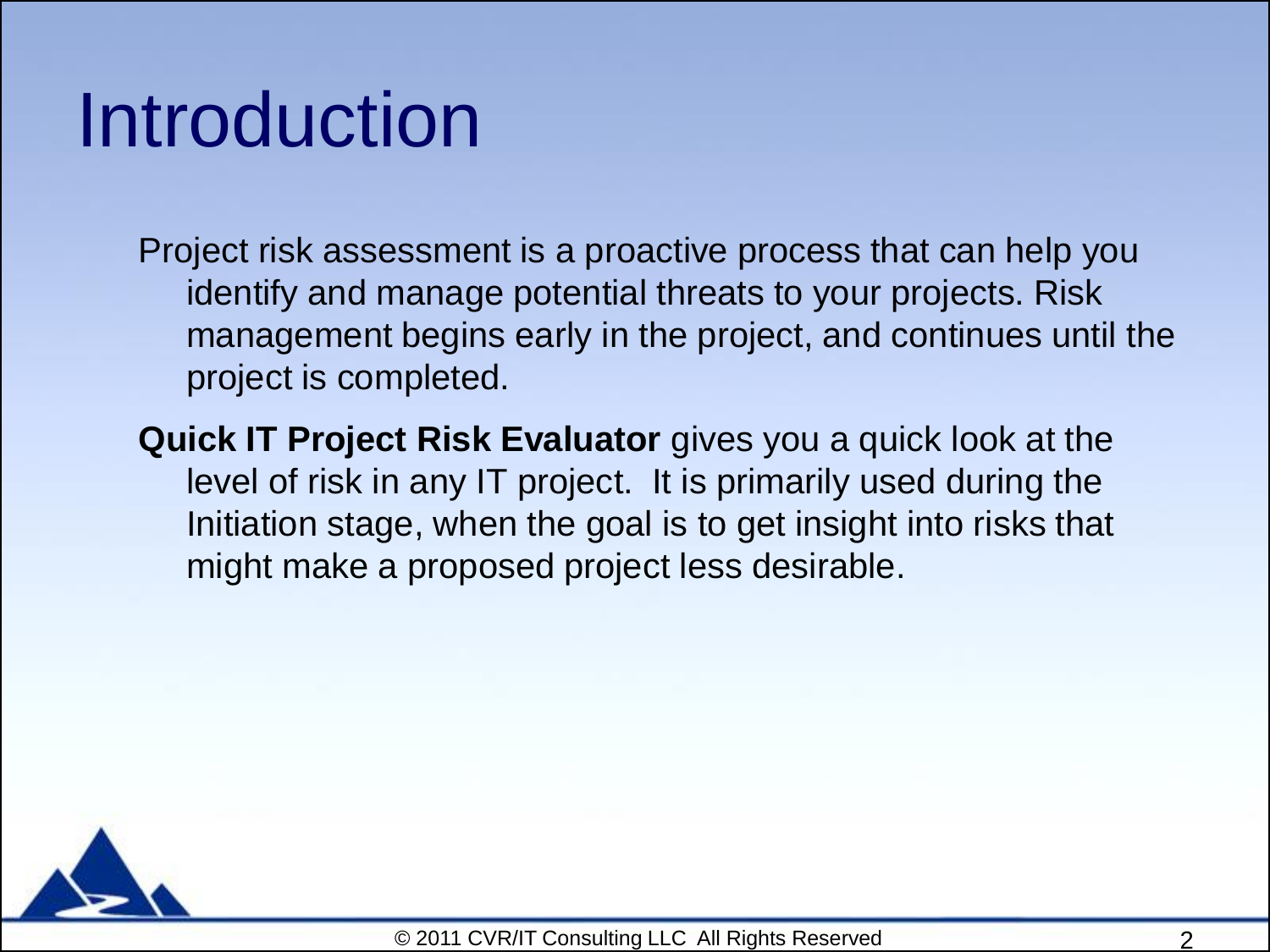## Quick Risk Evaluator Features (1)

- 1. Spreadsheet format makes it quick and easy to use
- 2. 26 questions cover a wide range of risk topics relevant to any IT project:
	- Product and Project Scope
	- Factors related to Requirements
	- Schedule and Budget
	- Human Resources
	- Business and Organizational Impact
	- Technology and Performance
- 3. Automatic scoring gives you immediate insight into the level of risk in your project

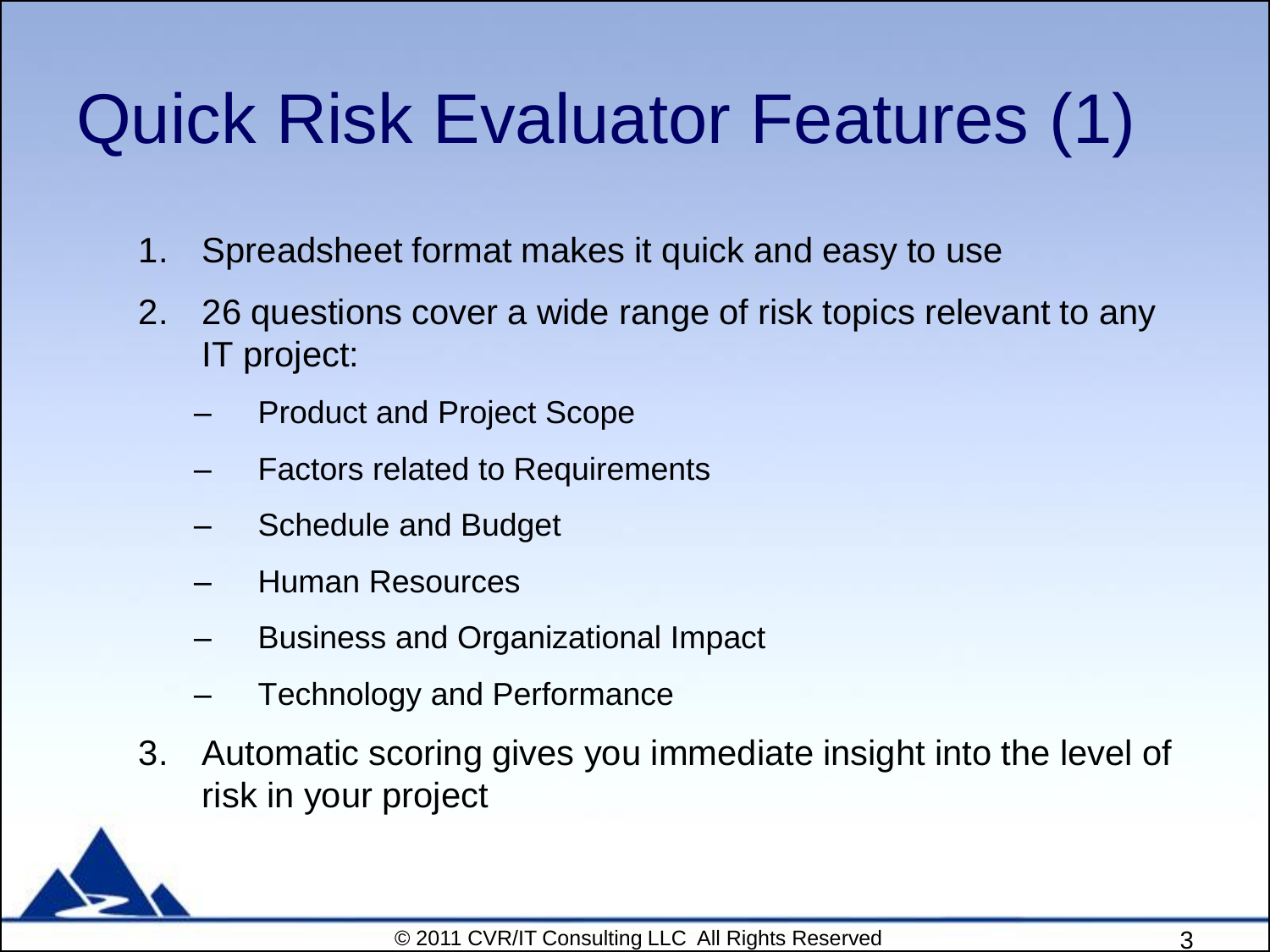## Quick Risk Evaluator Features (2)

- 4. A Risk Summary provides number of High, Medium and Low risk items and level of risk in each of four key areas:
	- **Budget**
	- **Schedule**
	- Deliverables
	- Customer Satisfaction
- 5. The Risk Summary also provides general guidance on next steps given the level of risk in the assessment
- 6. Questions and scoring are customizable
- 7. Pages are preformatted for easy printing

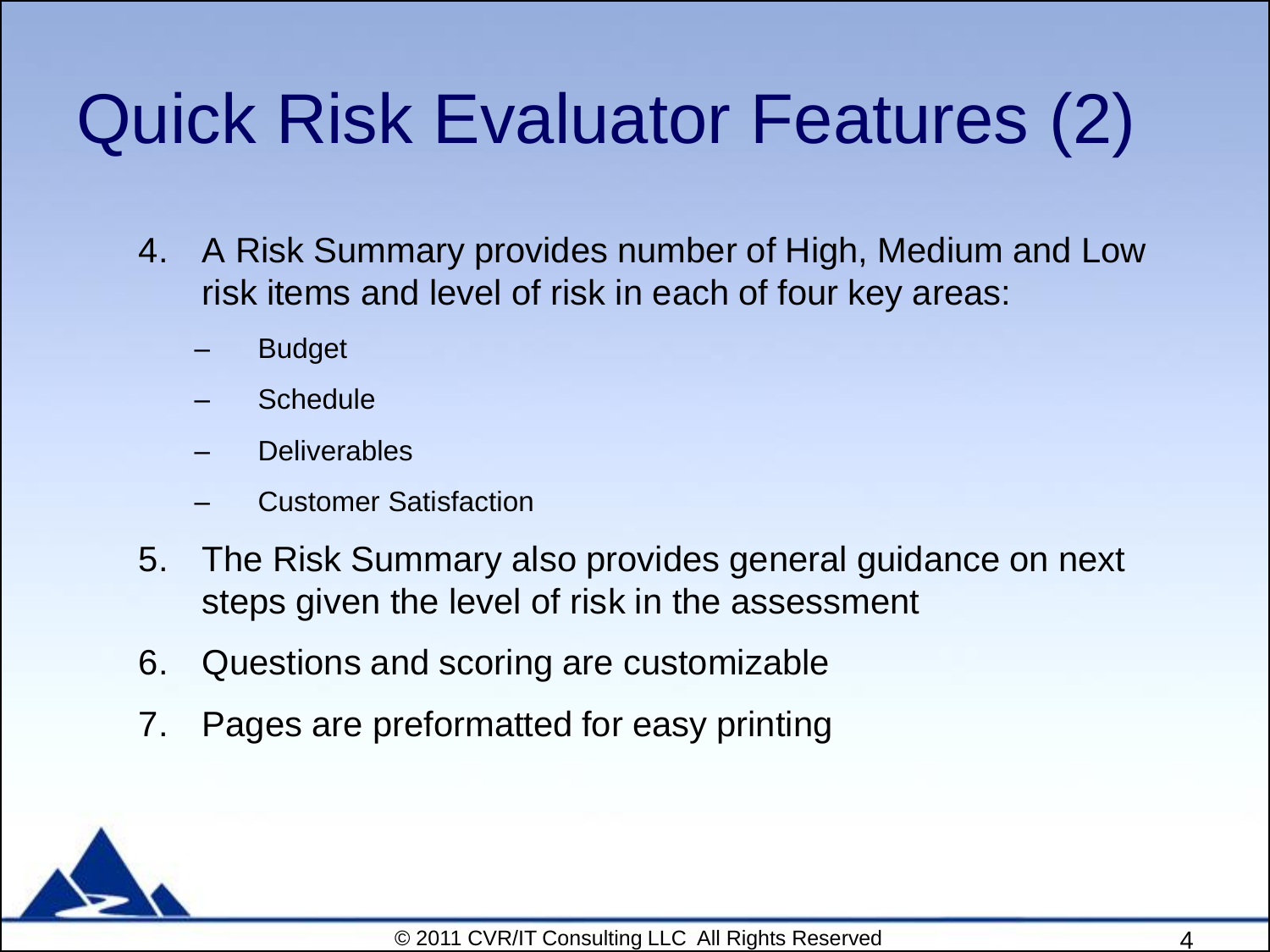### Introductory Page

#### Introduction to Quick Project Risk Evaluator

Welcome to the Quick Project Risk Evaluator. Project risk assessment is a proactive process that can help you identify and manage potential threats to your projects. This simple tool can give you a quick look at the state of risks commonly found in any IT project. It also may be used to perform a quick evaluation of any IT project in the Initiation stage, when the goal is to get insight into risks that might make a proposed project less desirable.

**Project Name:** My Big Project

**Evaluator: Joe Project Manager** 

Date (mm/dd): April 30, 2016

#### Table of Contents:

Risk Evaluator (RiskQuestionnaire) - This simple questionnaire covers 26 major risk factors that may be found in a typical Information Technology project. Please answer all questions truthfully. If you are not certain of the answer [for example, you have not yet chosen which technology to use] use the worst case scenario for that question. All questions are multiple choice. Select one option for each question and then view your results on the AssessmentResults tab. To get valid results, you MUST answer all 26 questions.

Risk Analysis (AssessmentResults) - This page gives you an overall risk rating for your project as well as ratings for specific aspects of the project. For specific questions, if the risk level is very high specific advice will be given.

About - Tips on customizing the Quick Project Risk Evaluator



The introductory page allows an opportunity to identify the project, and provides general information about the tool.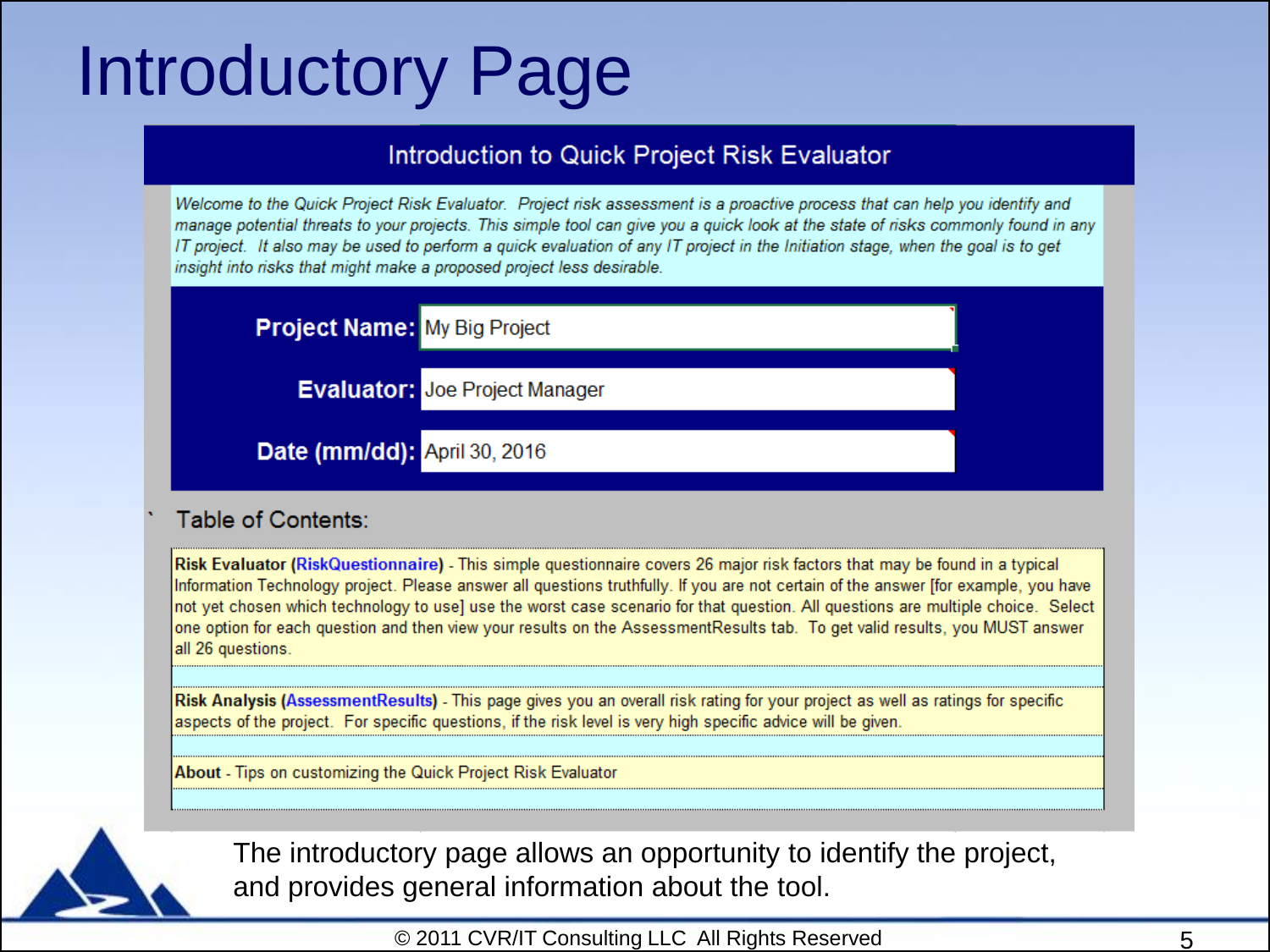## Risk Evaluation

### The questionnaire is straightforward.

- All 26 questions are multiple choice •The person doing the evaluation marks the best answer with an X
- Tool only allows one answer per question
- Each answer generates a unique numeric score for that question
- Results are immediately available as soon as the last question is answered

Five of the 26 questions are shown in this slide.

### **IT Project Risk Assessment**

Instructions: Place an x next to one answer for each question. When you have answered all 26 questions, go to the AssessmentResults tab to view your project's risk profile.

#### **My Big Project**

#### **Product/Project Scope**

| 1. The Deliverables of the project are: |                                                    |  |
|-----------------------------------------|----------------------------------------------------|--|
|                                         | Readily understood and agreed upon                 |  |
|                                         | Somewhat defined but subject to change             |  |
|                                         | Poorly defined and/or likely to substantial change |  |

| [2. The business objectives (Business Value) of the project are: |                                                             |  |
|------------------------------------------------------------------|-------------------------------------------------------------|--|
|                                                                  | Understood, straightforward and defined                     |  |
|                                                                  | Understood but very complex OR straightforward but not well |  |
|                                                                  | defined                                                     |  |
|                                                                  | Very vague, very complex or not defined                     |  |

| The overall complexity of the project is: |               |  |
|-------------------------------------------|---------------|--|
|                                           | l ow          |  |
|                                           | <b>Medium</b> |  |
|                                           | Hiah          |  |

#### **Schedule and Budget**

| 4. The project's major milestone dates are:                  |  |  |
|--------------------------------------------------------------|--|--|
| Flexible - may be established by the project team and end    |  |  |
| users                                                        |  |  |
| Firm - pre-established; missed dates may affect the business |  |  |
| Fixed - Mandated; missed delivery will have severe           |  |  |
| consequences                                                 |  |  |
|                                                              |  |  |

| . Proiect duration is estimated at: |  |  |
|-------------------------------------|--|--|
| Less than 3 months                  |  |  |
| 3 to 12 months                      |  |  |
| Greater than 12 months              |  |  |

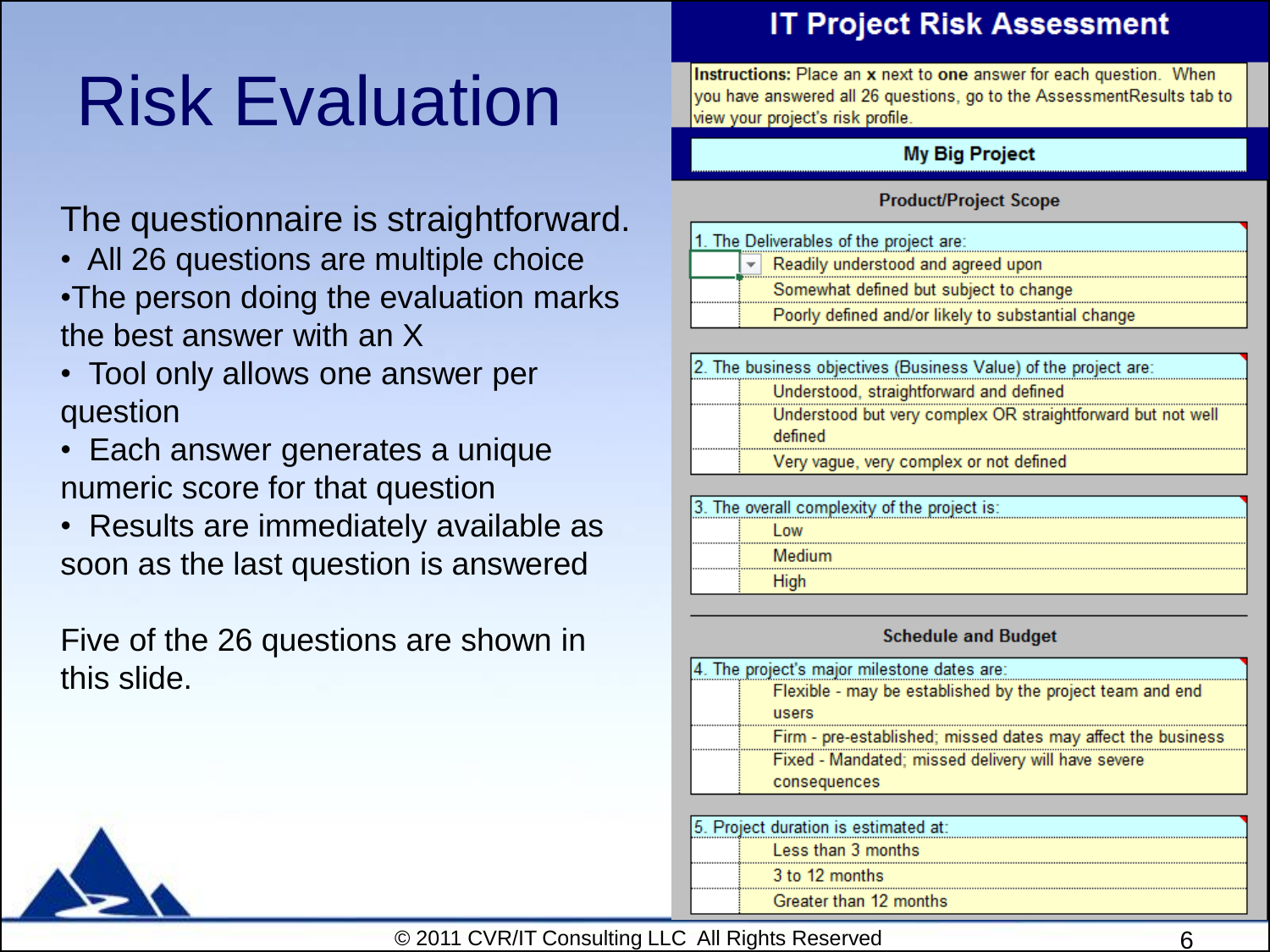## Results

The summary page provides an overall risk score which indicates the overall level of risk.

• In the example shown, the risk score is 184 which substantially exceeds the threshold for High risk (110)

Areas of highest risk are highlighted in red.

- General guidance reflects the overall level of project risk
- Warnings reflect specific answers in the assessment

### **Project Risk Assessment Results**

| Evaluator:                | Joe Evaluator              |  |  |  |
|---------------------------|----------------------------|--|--|--|
| Date:                     | April 30, 2016             |  |  |  |
| Project:                  | My Big Project             |  |  |  |
|                           |                            |  |  |  |
|                           |                            |  |  |  |
|                           |                            |  |  |  |
| <b>Total Risk Score:</b>  | 184                        |  |  |  |
|                           | High Risk Scores are > 110 |  |  |  |
|                           |                            |  |  |  |
| <b>Budget Risk:</b>       | Medium                     |  |  |  |
| <b>Schedule Risk:</b>     | Medium                     |  |  |  |
| <b>Deliverables Risk:</b> | <b>High</b>                |  |  |  |
| istomer Satisfaction:     | <b>High</b>                |  |  |  |
| <b>Imber Low Risks:</b>   | 4                          |  |  |  |
| ımber Med Risks:          | 10                         |  |  |  |
| ımber High Risks:         | 11                         |  |  |  |
|                           |                            |  |  |  |

#### **RISK Assessment**

HIGH RISK - You should proceed with extreme caution. Your project contains a large number of risk factors and is at high risk of failure. It is essential that your project team take steps to eliminate or mitigate these risks. Discuss any High Risk factors with your project team, customers and especially your Sponsor. Make it clear that any actions that can be taken to reduce the High Risks should be undertaken as soon as possible. Develop a full Risk Management Plan and corresponding Risk Register. Perform additional project planning wherever it will provide you with better management control over the project. Keep a record of this assessment for future reference.

WARNING!! Poorly defined or changing Scope is a significant risk factor in any project! Take steps immediately to obtain a firm scope definition.

WARNING!! BA skills, subject matter expert participation, political support, and management of change are all critically important to the success of your project. Project success depends on proper management of Organizational Change, especially in the face of resistance from the end customer. Do not attempt to complete the project without an Organizational Adoption Plan.

#### © 2011 CVR/IT Consulting LLC All Rights Reserved 7

Nu Nι Nι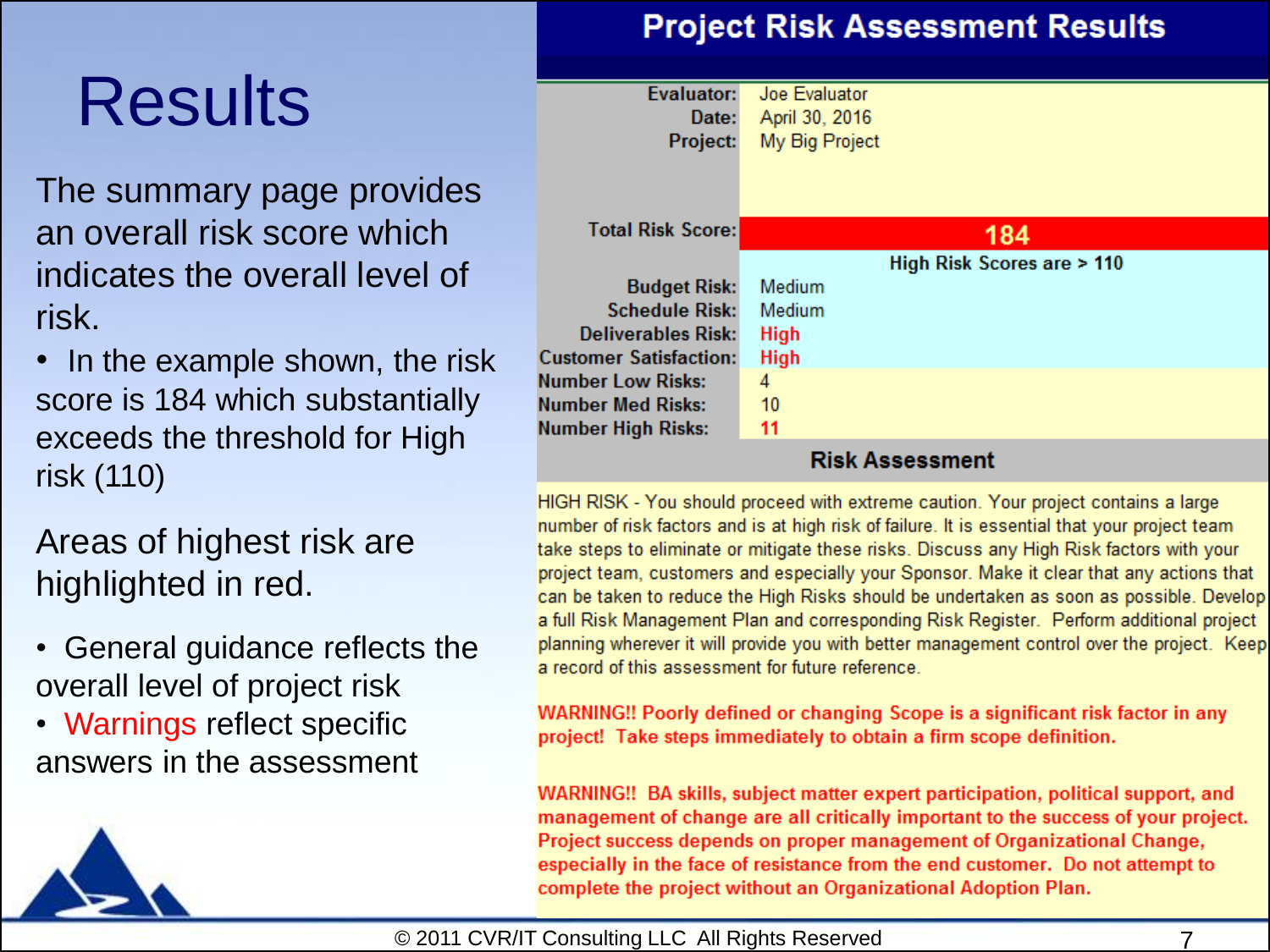## **Summary**

### **Quick IT Project Risk Evaluator**

- An easy to use risk evaluation tool that provides immediate insight into the level of risk in any IT project.
- When used during Initiation, the tool allows management to make a more informed choice about whether a project is worth funding
	- A project with great ROI may not be as attractive if the chance of project success is low).
- Part of a cost-effective package of useful project templates available at very low cost from this source:

### http://www.cvr-it.com/PM\_Templates/

This tool is included in the following template sets:

- Project Initiation
- Project Risk Management
- Project Essentials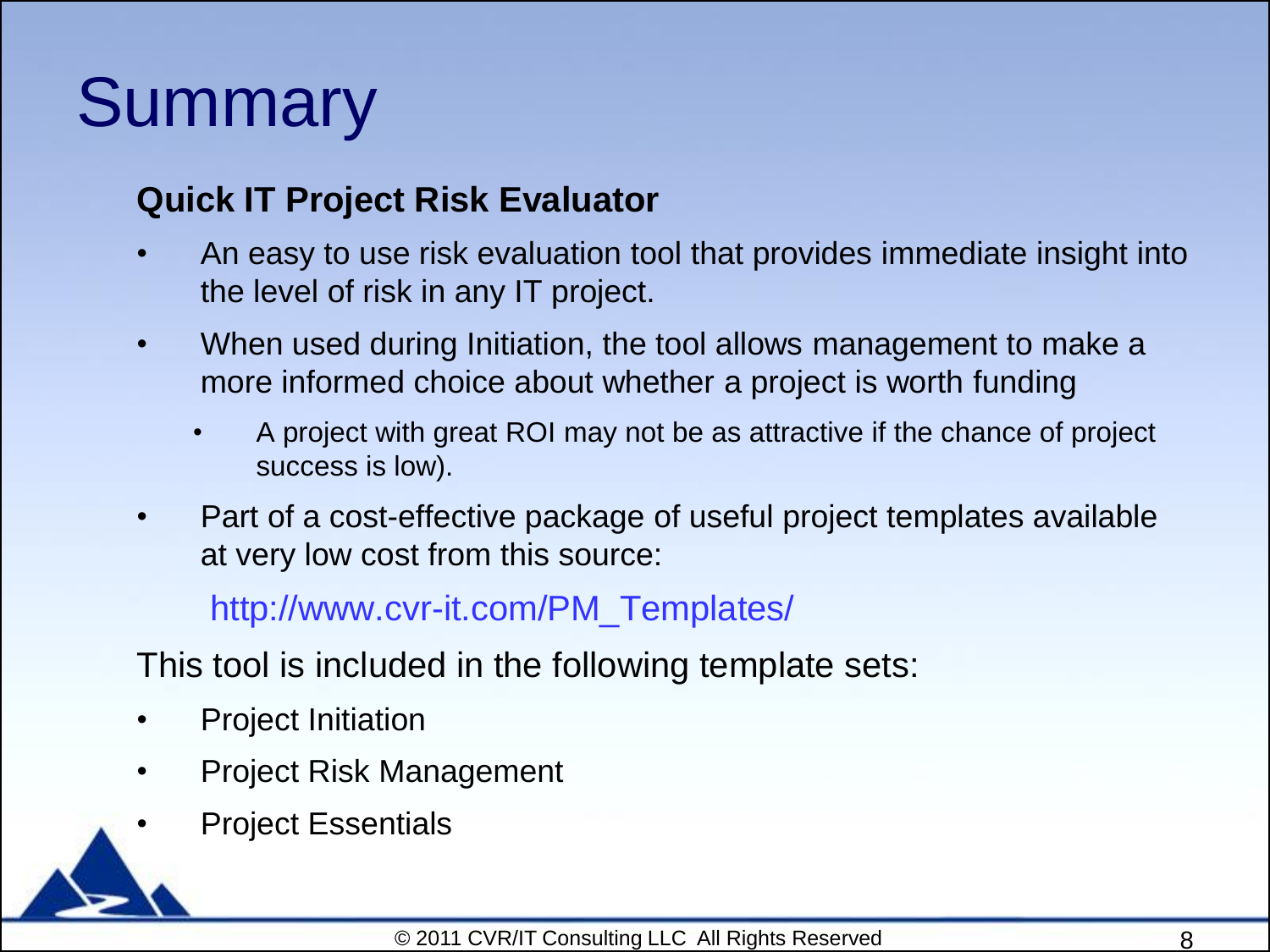## About CVR/IT Consulting LLC

- Consultation, training and tools in all matters related to Project Management, Portfolio Management and Business Analysis, including:
- Training (or re-training) of the project workforce
- Delivery of flexible, customized PM and BA Methodologies and tools
- Analysis of Business Process and Project Requirements
- Implementation of governance structures and processes essential to effective Portfolio Management
- Establishment of a Project Management Office that finds its own success through delivery of Business Value
- Assessment of organizational project, program, portfolio management and business analysis practice
- Implementation of Organizational Change to make it all work



### **www.cvr-it.com**